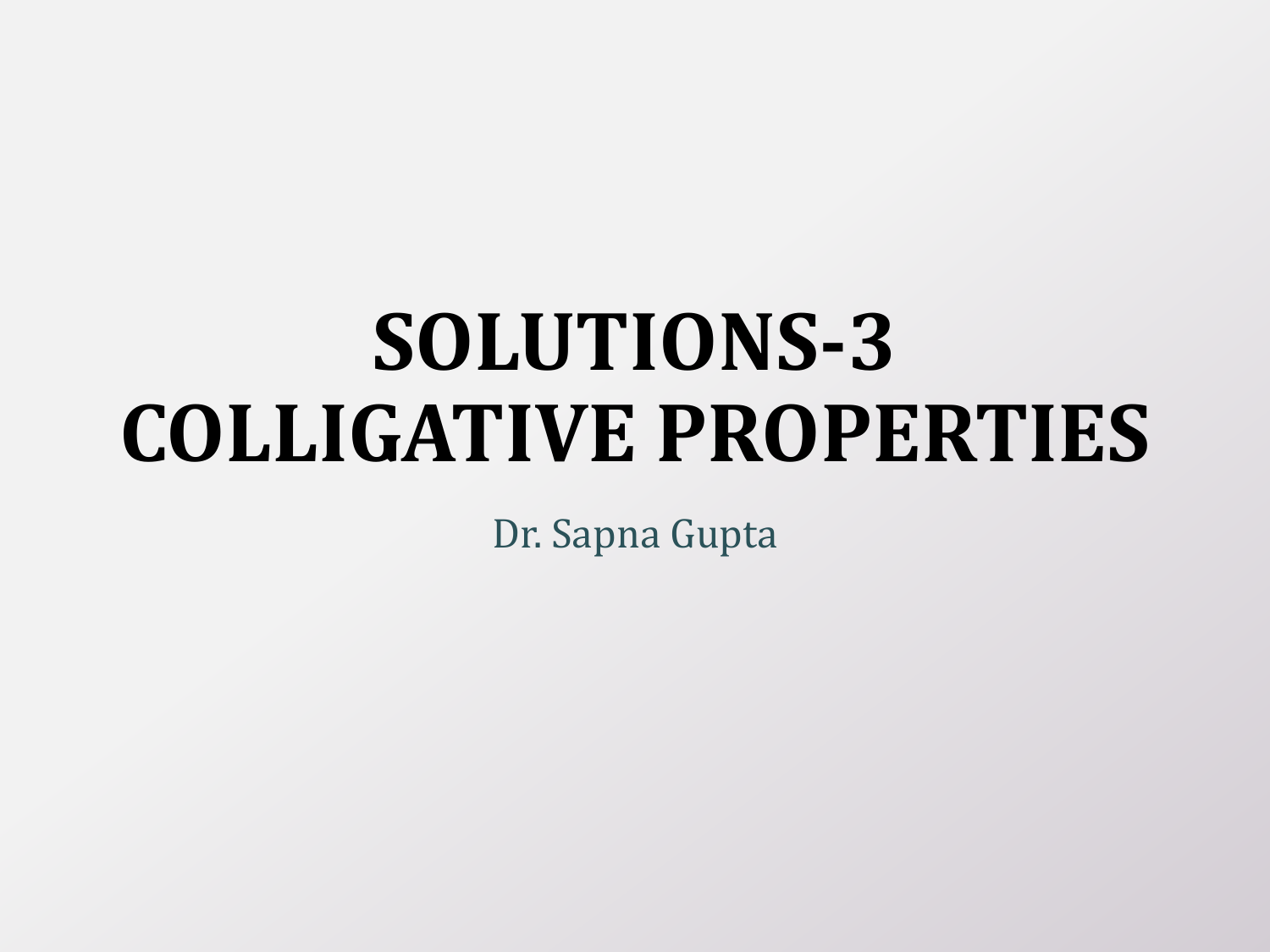### **SOLUTIONS: COLLIGATIVE PROPERTIES**

- Properties of solutions are not the same as pure solvents.
- Number of solute particles will change vapor pressure (boiling pts) and freezing point.
- There are two kinds of solute: volatile and non volatile solutes both behave differently.
- Raoult's Law: gives the quantitative expressions on vapor pressure:
	- VP will be lowered if solute is non-volatile: P is new VP, P<sup>0</sup> is original VP and X is mol fraction of solute.

$$
P_1=\chi_1P_1^0
$$

• VP will the sum of VP solute and solvent if solute is volatile:  $X_A$  and  $X_B$  are mol fractions of both components.

$$
P_{\text{T}} = \chi_{\text{A}} P_{\text{A}}^0 + \chi_{\text{B}} P_{\text{B}}^0
$$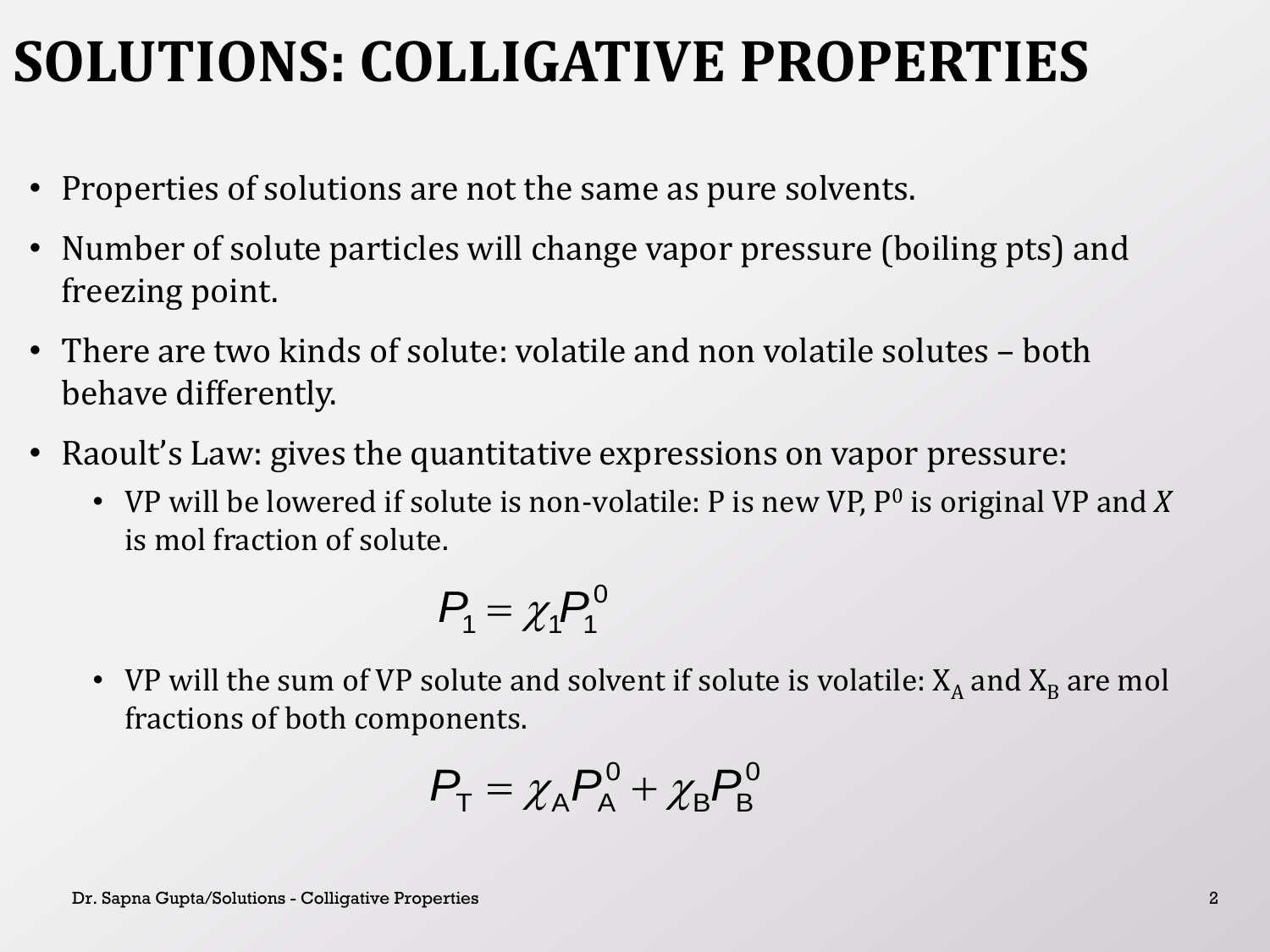#### **EXAMPLE: VAPOR PRESSURE**

Calculate the vapor pressure of a solution made by dissolving 115 g of urea, a nonvolatile solute, [(NH<sub>2</sub>)<sub>2</sub>CO; molar mass = 60.06 g/mol] in 485 g of water at 25°C. (At 25°C,  $P_{H2O}$  = 23.8 mmHg)

$$
P_{H_2O} = \chi_{H_2O} P_{H_2O}^0
$$
  
mol<sub>H\_2O</sub> = 485 gx  $\frac{mol}{18.02 g}$  = 26.91 mol  
mol<sub>ura</sub> = 115 g x  $\frac{mol}{60.06 g}$  = 1.915 mol  

$$
\chi_{H_2O} = \frac{26.91 mol}{26.91 mol + 1.915 mol} = 0.9336
$$

 $P_{H_2O} = 0.9392 \times 23.8 \text{ mmHg} = 22.2 \text{ mmHg}$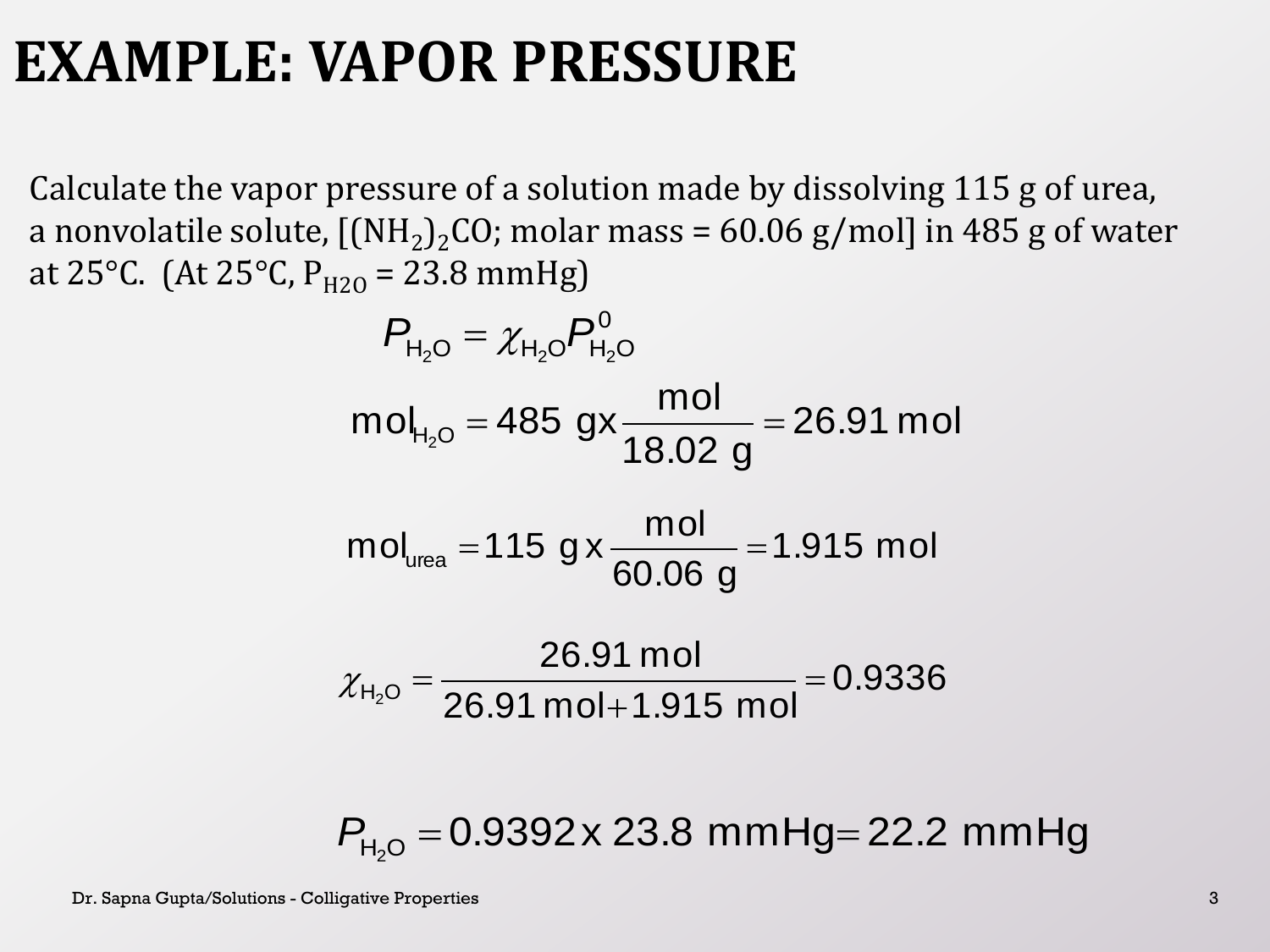# **BOILING POINT ELEVATION**

- Boiling point of solvent will be raised if a non volatile solute is dissolved in it.
- Bpt. Elevation will be directly proportional to molal concentration.

$$
\Delta T_{\rm b} = K_{\rm b} m
$$

•  $K_b$  is molal boiling point elevation constant.

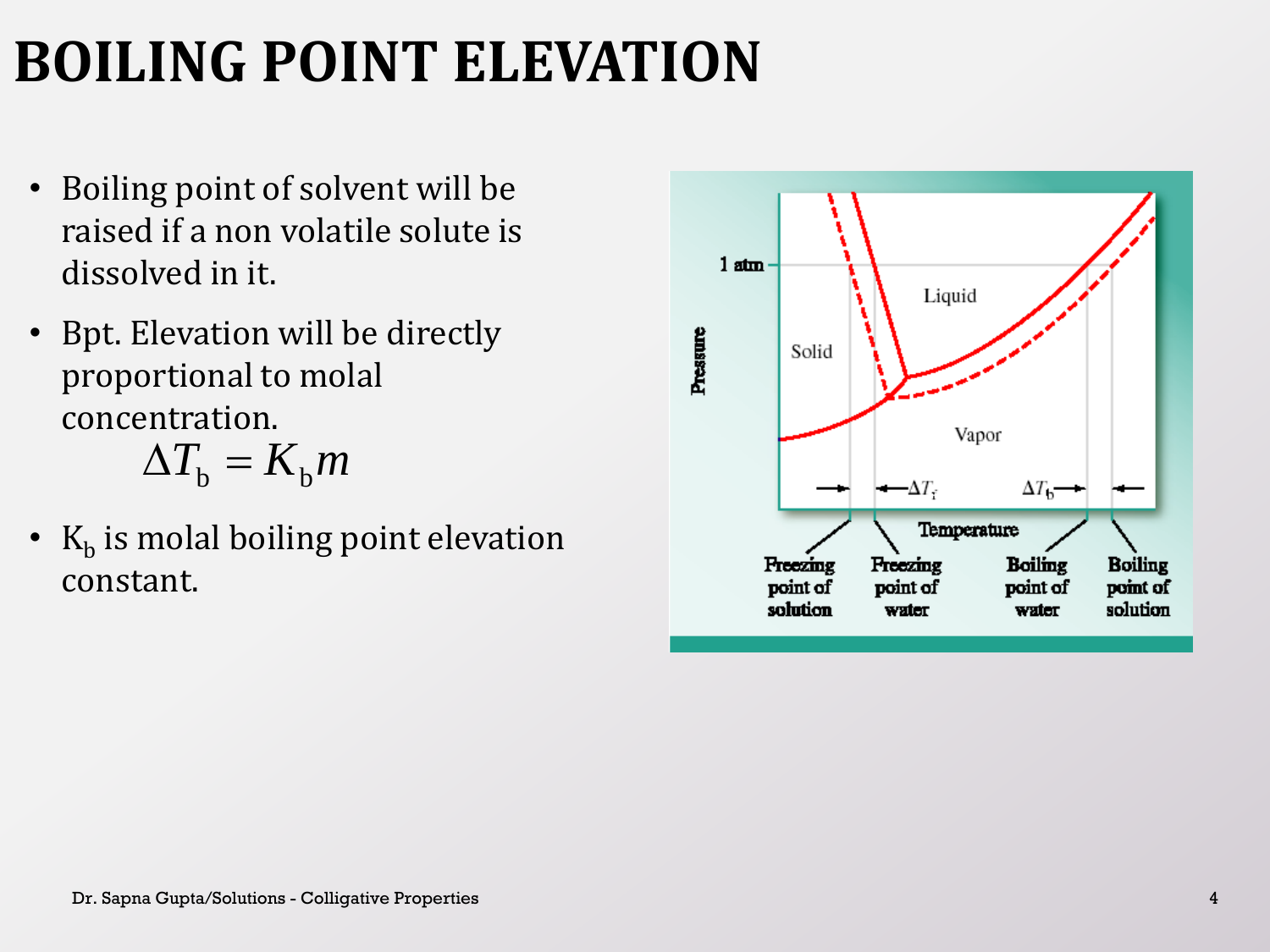## **FREEZING POINT DEPRESSION**

- The freezing point of a solvent will decrease when a solute is dissolved in it.
- Fpt. Lowering will be directly proportional to molal concentration.

 $\Delta T_{\rm f} = K_{\rm f} m$ 

•  $K_f$  is molal freezing point depression constant.

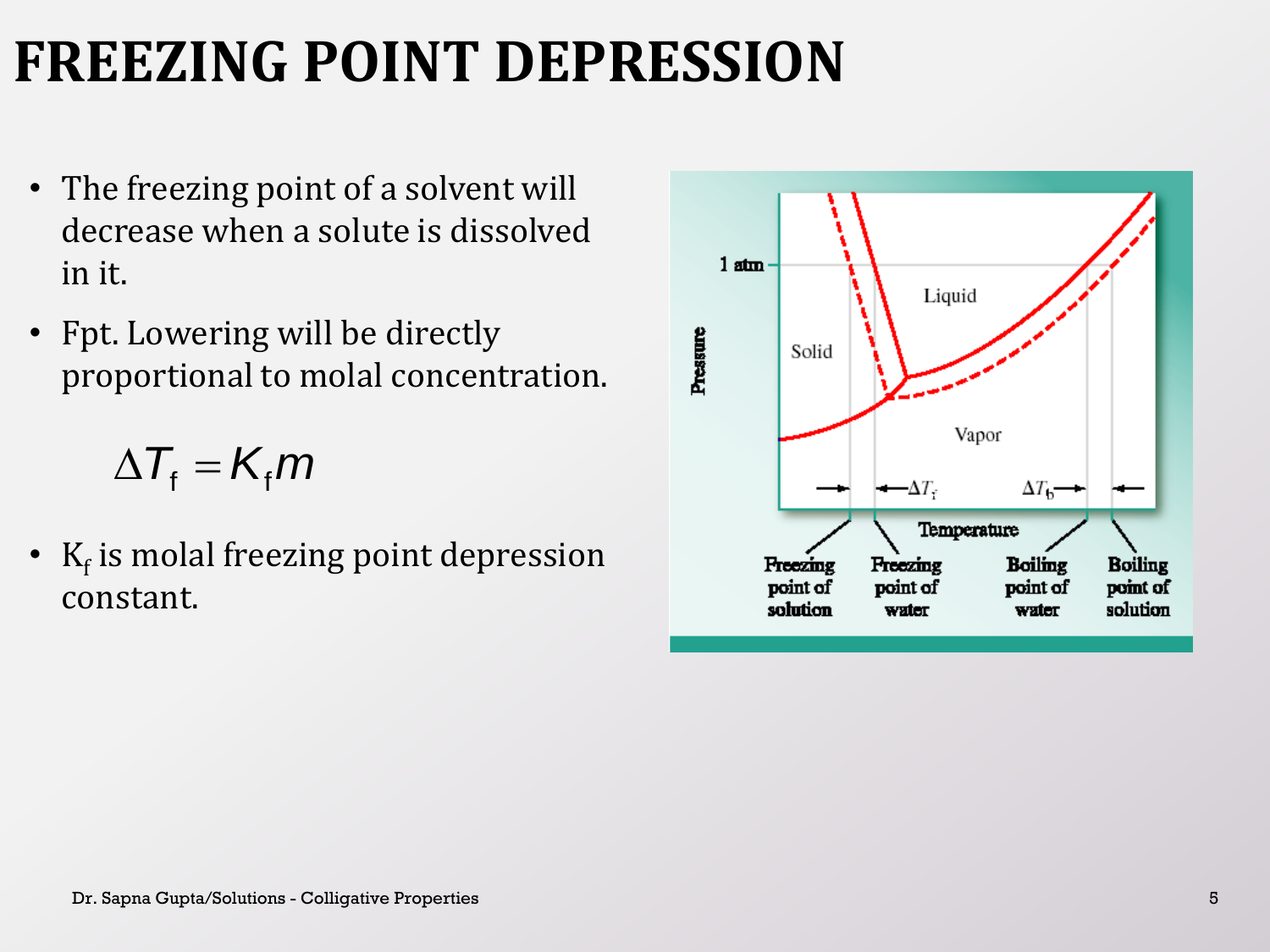### **FREEZING AND BOILING PT. CONSTANTS**

Some freezing point depressions and boiling point elevations constants.

| Solvent     | <b>Normal Boiling</b><br>Point $(^{\circ}C)$ | $K_{\rm b}$<br>$(^{\circ}C/m)$ | <b>Normal Freezing</b><br>Point $(^{\circ}C)$ | K <sub>f</sub><br>$(^{\circ}C/m)$ |
|-------------|----------------------------------------------|--------------------------------|-----------------------------------------------|-----------------------------------|
| Water       | 100.0                                        | 0.52                           | 0.0                                           | 1.86                              |
| Benzene     | 80.1                                         | 2.53                           | 5.5                                           | 5.12                              |
| Ethanol     | 78.4                                         | 1.22                           | $-117.3$                                      | 1.99                              |
| Acetic acid | 117.9                                        | 2.93                           | 16.6                                          | 3.90                              |
| Cyclohexane | 80.7                                         | 2.79                           | 6.6                                           | 20.0                              |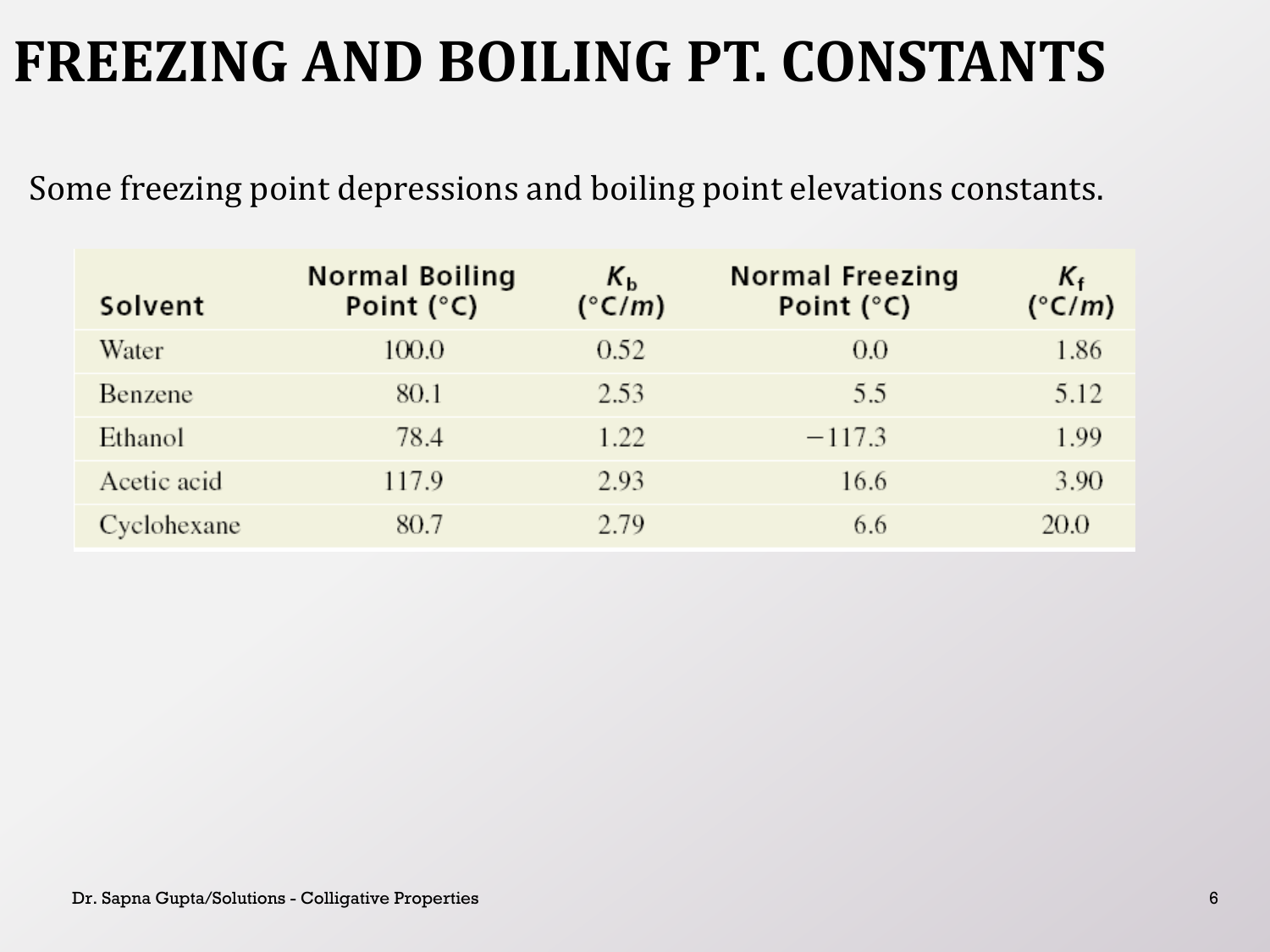#### **EXAMPLE: FPT. AND BPT. CHANGES**

Calculate a) the freezing point and b) the boiling point of a solution containing 268 g of ethylene glycol and 1015 g of water. (The molar mass of ethylene glycol (C<sub>2</sub>H<sub>6</sub>O<sub>2</sub>) is 62.07 g/mol.  $K_{\rm b}$  and  $K_{\rm f}$  for water are 0.512°C/*m* and 1.86°C/*m,* respectively.)

Solution: find molality of solution and use the formulas to calculate changes.

mol ethylene glycol = 268 g x 
$$
\frac{mol}{62.07 g}
$$
 = 4.318 mol  
\n $m = 4.318 \text{ mol} \times \frac{1}{1015 g} \times \frac{10^3 g}{kg} = 4.254 m$   
\n $\Delta T_f = \frac{1.86^{\circ}C}{m} \times 4.254 m = 7.91^{\circ}C$   
\n $T.91^{\circ}C = 0.00^{\circ}C - T_f$   
\n $T_f = -7.91^{\circ}C$   
\n $T_b = 102.18^{\circ}C$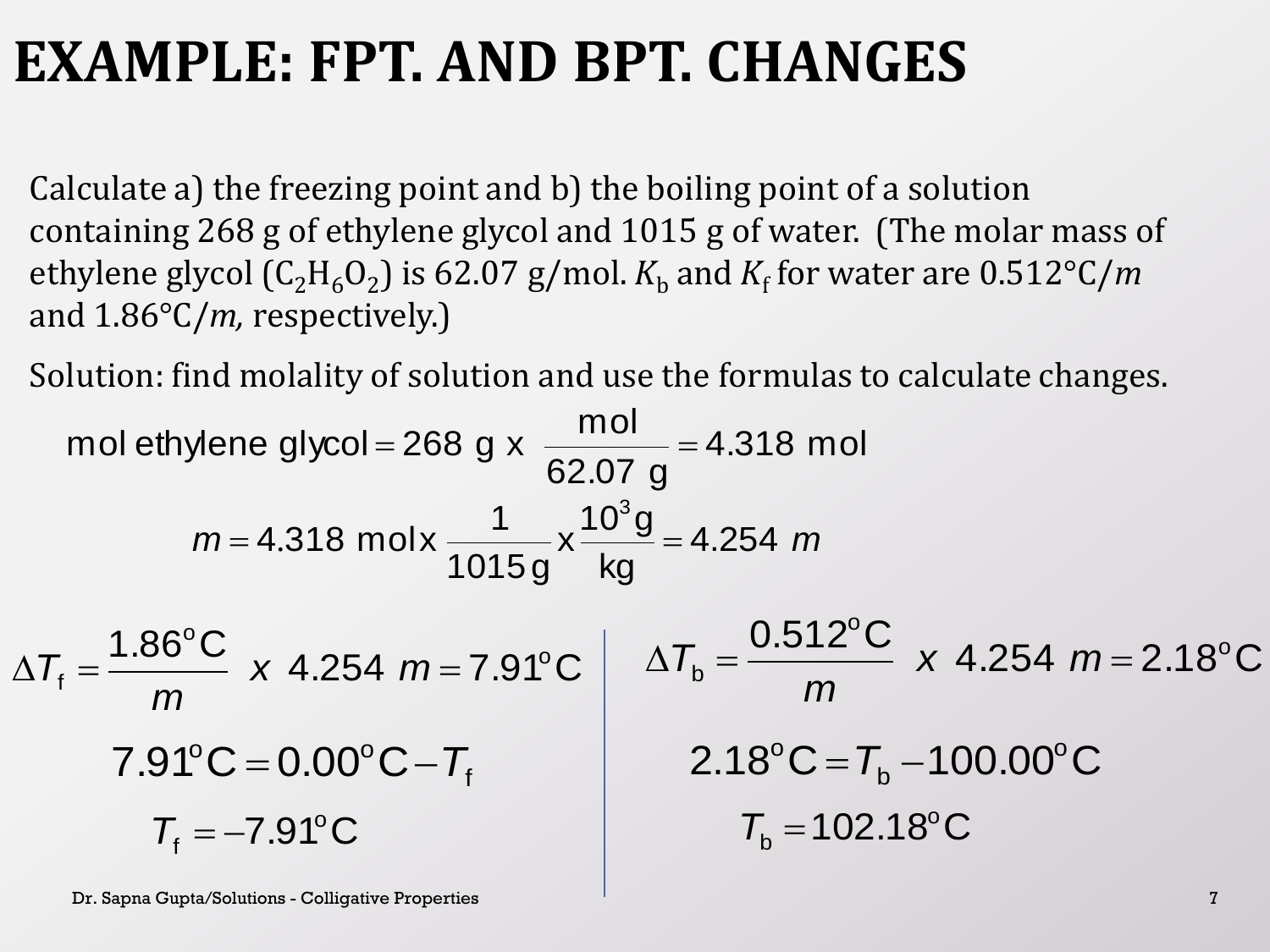#### **EXAMPLE: CALCULATION OF MOLAR MASS USING FPT. DEPRESSION**

In a freezing-point depression experiment, the molality of a solution of 58.1 mg anethole in 5.00 g benzene was determined to be 0.0784 *m*. What is the molar mass of anethole?

#### **Solution**:

**Strategy**: Use molality to find moles of solute -> use mass of solute to find mm.

```
Solute mass = 58.1 mg = 0.0581 g
```

```
Solvent mass = 5.00 g = 0.005 Kg
```

```
m=0.0784mol/Kg;
```

```
mol of solute = 0.0784 mol/Kg x 0.005 Kg = 3.92 x 10^{-4} mol
```

```
Molar mass = g/mol
```

```
148 g/mol
                            3.92\!\times\!10^{\text{-}4} mol
                               58.1\times10^{3} g
Molar mass=\frac{30.1 \times 10^{4}}{2.02 \times 10^{-4}}-3
                                                           =\times\times=
```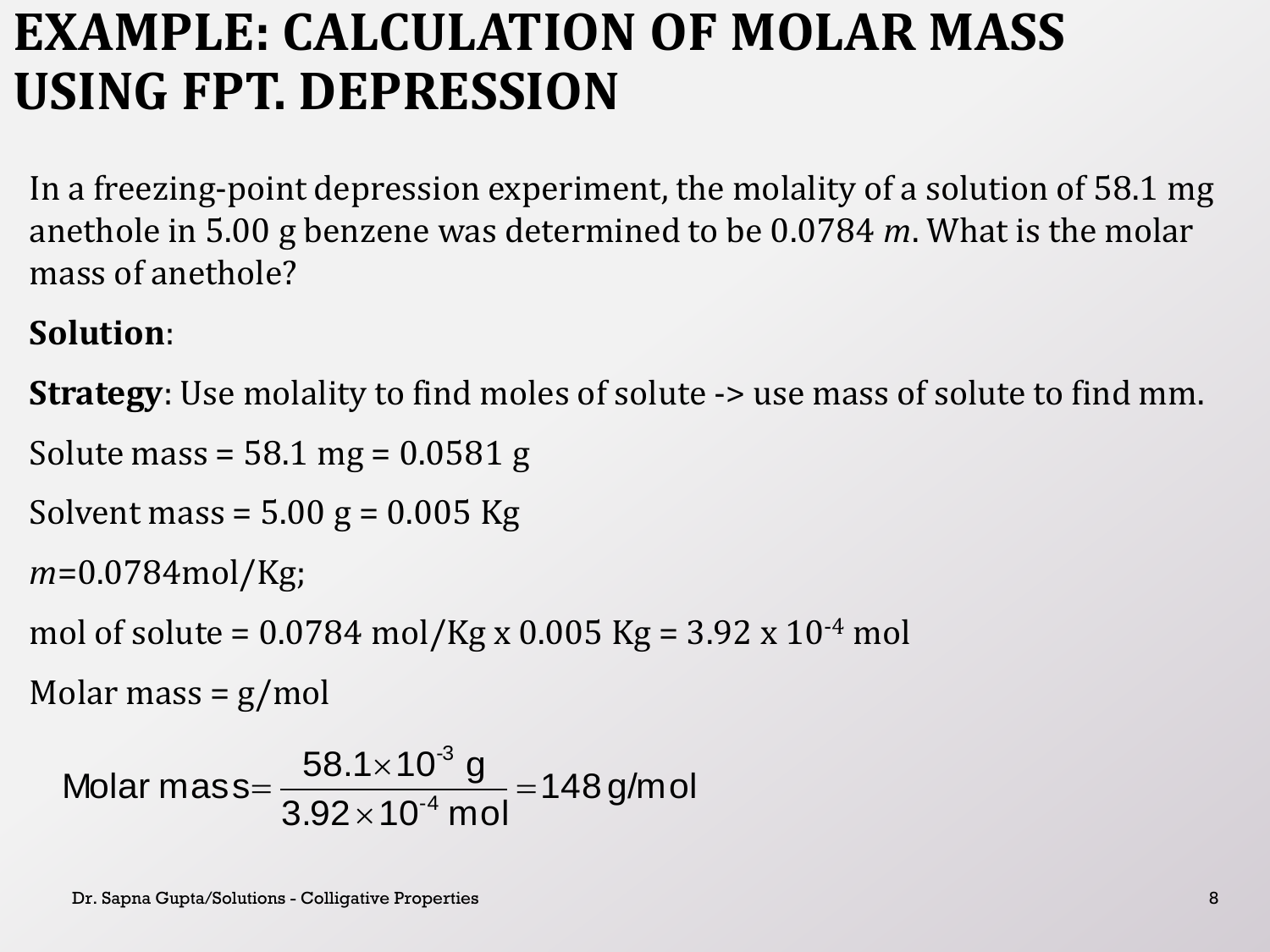#### **EXAMPLE: CALCULATION OF MOLAR MASS USING BOILING POINT ELEVATION**

An 11.2-g sample of sulfur was dissolved in 40.0 g of carbon disulfide. The boiling-point elevation of carbon disulfide was found to be 2.63°C. What is the molar mass of the sulfur in the solution? What is the formula of molecular sulfur? (*K*<sub>b</sub>, for carbon disulfide is 2.40°C/*m*.)

#### **Solution:**

**Strategy:** calculate molality -> calculate moles of solute -> find mm using g solute. *T* Δ  $2.63$ °C b

| soiute.<br>$\Delta T_{\rm b} = K_{\rm b} m$         | $m = {\Delta T_b \over K_b} = {2.63^{\circ}C \over 2.40^{\circ}C} = 1.096 \ m$<br>$\mathsf{m}$ |  |  |
|-----------------------------------------------------|------------------------------------------------------------------------------------------------|--|--|
| $m = \frac{mol \text{ solute}}{kg \text{ solvent}}$ | Molar mass = $\frac{11.2 \text{ g}}{0.04383 \text{ mol}}$ = 255.5 g/mol                        |  |  |
| molsolute= $m \times$ kg solvent                    | empirical formula of sulfur $= S$                                                              |  |  |
| $= 1.096$ $m \times 0.0400$ kg                      | and atomic mass is 32.065 g/mol                                                                |  |  |
| $= 0.04383$ mol                                     | $n=\frac{255.5}{32.065}\approx 8$<br>Sulfur = $S_8$                                            |  |  |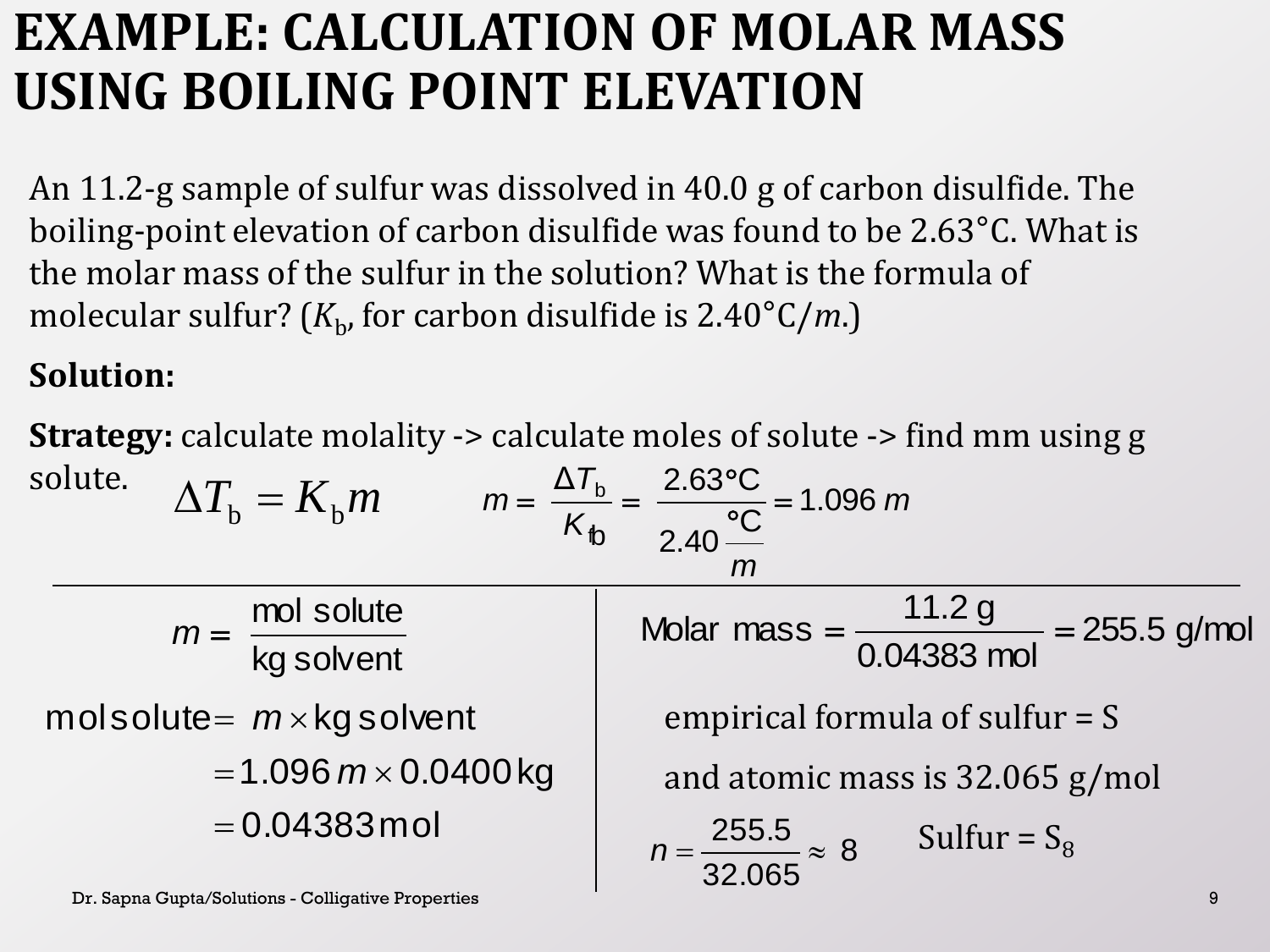#### **OSMOSIS**

- Osmosis is the movement of solvent molecules through a semipermeable membrane.
- Osmotic pressure,  $\pi$ , is the pressure that just stops osmosis. Osmotic pressure is a colligative property of a solution.
- $\pi = MRT$  (R = gas const.; M = molarity and T = temp in Kelvin)

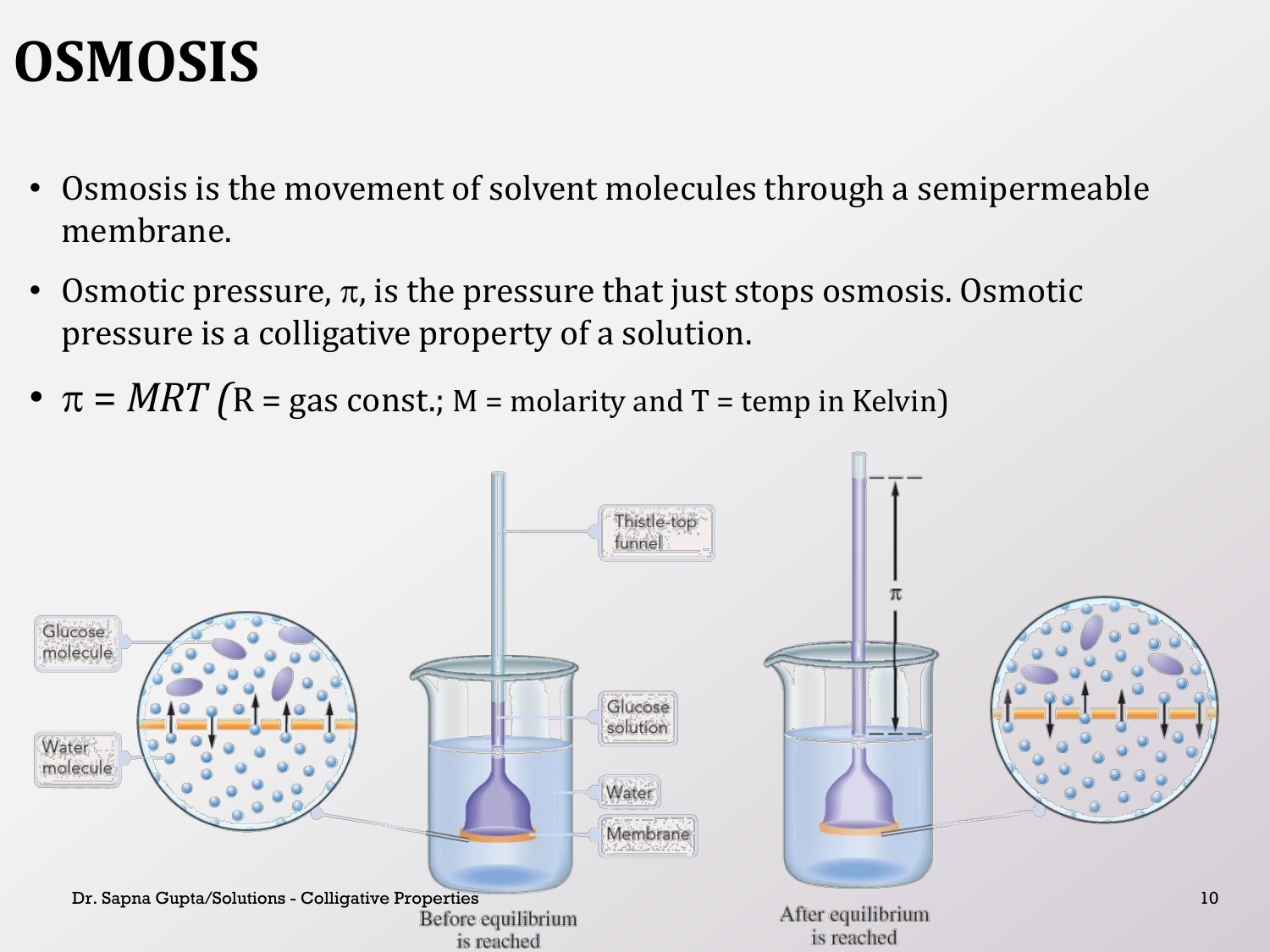### **OSMOSIS – SOLUTIONS OF ELECTROLYTES**

- Dissociation of strong and weak electrolytes affects the number of particles in a solution.
- van't Hoft factor (i) accounts for the effect of dissociation

actual number of particles in solution after dissociat<mark>o</mark><br>number of formula units initially dissolvedin solution an't Hoft factor (i) – accounts for the effect of dissociation<br>*i* =  $\frac{\text{actual number of particles in solution after dissociation}}{1 - \frac{1}{2}}$ 

• The modified equations for colligative properties are:

$$
\Delta T_{\rm f} = iK_{\rm f}m
$$
  
\n
$$
\Delta T_{\rm b} = iK_{\rm b}m
$$
  
\n
$$
\pi = iRTM
$$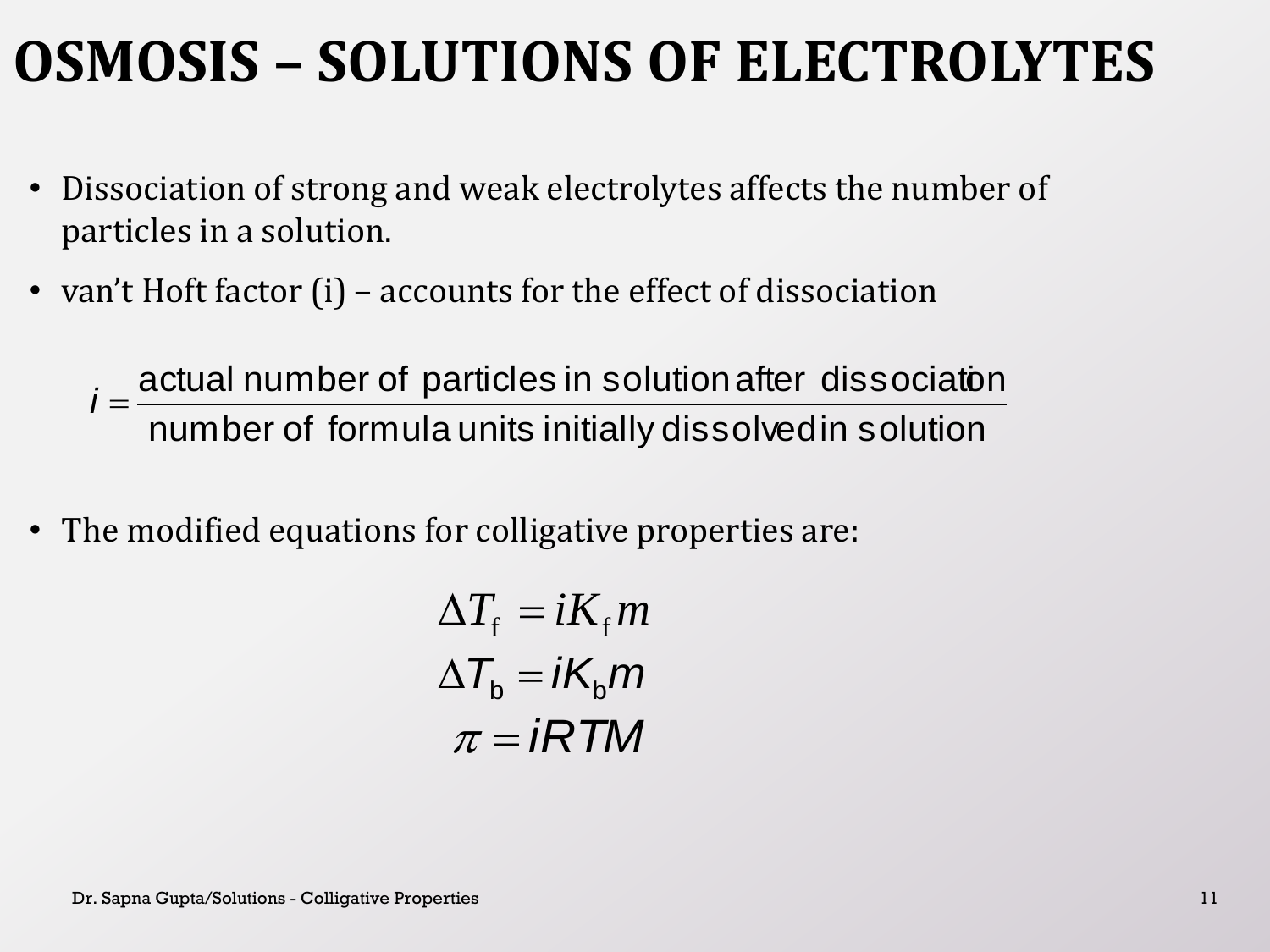## **EXAMPLE: VAN'T HOFF FACTOR**

The freezing-point depression of a 0.100  $m$  MgSO<sub>4</sub> solution is 0.225°C. Determine the experimental van't Hoff factor of  $\mathrm{MgSO}_4$  at this concentration.

#### **Solution:**

 $=$  i $\mathcal{K}_{\mathsf{f}}$   $m$ 

 $\Delta T_{\rm f} = iK_{\rm f}m$ <br>  $25^{\circ}$  C =  $i\frac{1.86^{\circ}$ C x 0.100 *m*<br>  $i = 1.21$ <br>  $D_{\rm D.~Sapna~Gupta/Solutions - Colligative Properties}$ <br>  $D_{\rm D.~Sapna~Gupta/Solutions - Colligative Properties}$ *x m m*  $0.225^{\circ}$ C =  $i\frac{1.86^{\circ}$ C x 0.100 o  $\mathrm{^{\circ}C} =$  $i = i\frac{1.86^{\circ}C}{m}$  x 0.100 m<br> $i = 1.21$ <br> $i = 1.21$ <br> $i = 0.186^{\circ}C$ <br> $i = 1.21$ 

One way: Second way:

Calculate for i directly **Compare the freezing points** 

$$
\Delta T_{\rm f} = \frac{1.86^{\circ}\rm C}{m} \times 0.100~m = 0.186^{\circ}\rm C
$$

$$
i = \frac{0.225^{\circ}C}{0.186^{\circ}C} = 1.21
$$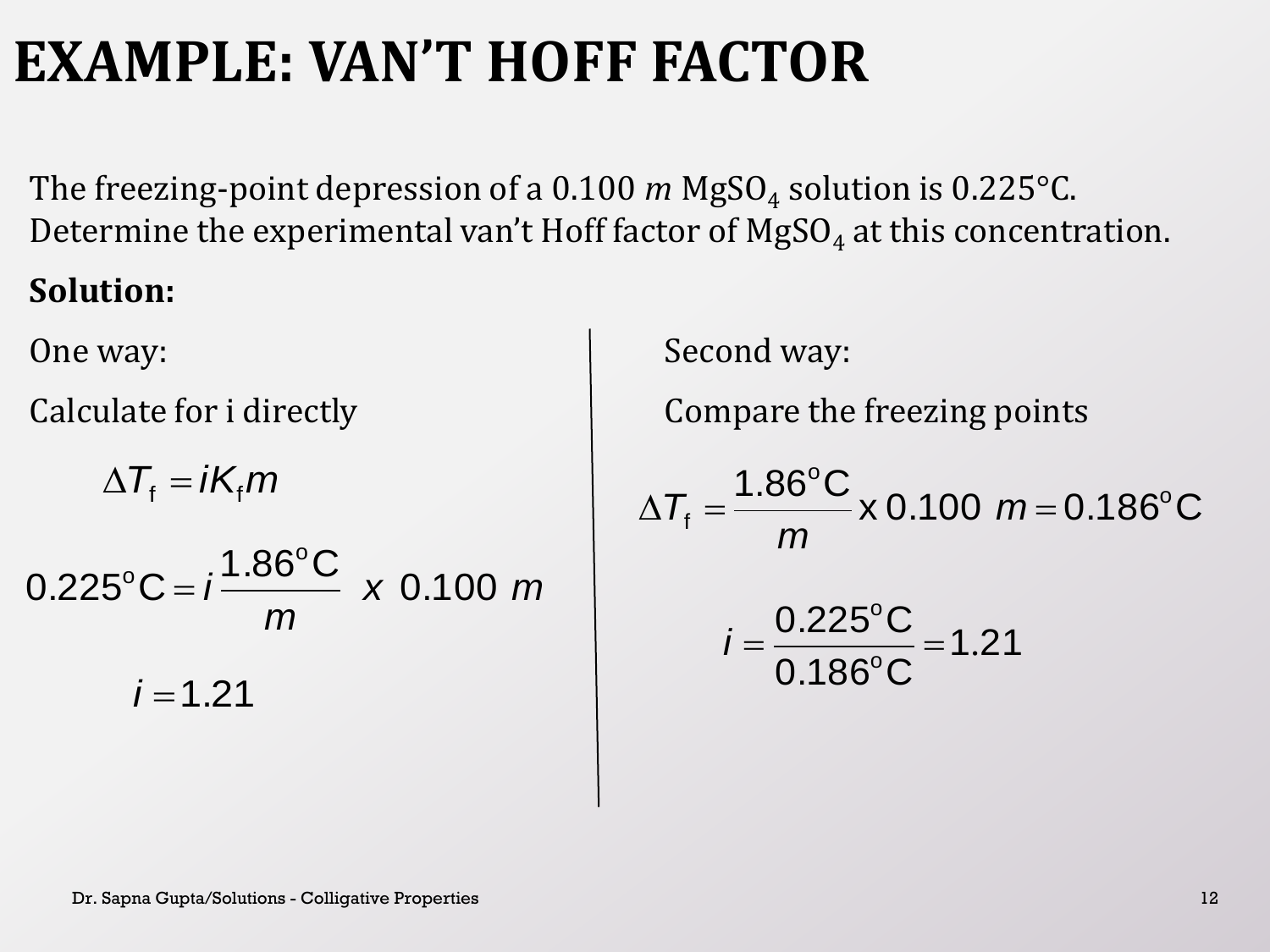#### **EXAMPLE: CALCULATION OF MOLAR MASS USING OSMOTIC PRESSURE**

A solution made by dissolving 25.0 mg of insulin in 5.00 mL of water has an osmotic pressure of 15.5 mmHg at 25°C. Calculate the molar mass of insulin. (Assume that there is no change in volume when the insulin is added to the water and that insulin is a nondissociating solute.)

#### **Solution:**

Strategy: calculate Molarity -> calculate moles -> calculate molar mass  $2.039x10^{-2}$ atm  $T = 25+273 = 298K$  $\pi = MRT$ Dr. Sapna Gupta/Solutions - Colligative Properties 13 and  $X \longrightarrow X$  and  $X \longrightarrow Z$  and  $X \longrightarrow Z$  is a set of  $X$ 298 K 1 0.08206 L · atm mol·K  $2.039x10^{-2}$ atm x  $\frac{111014x}{2.000000}$  x *RT M* . .  $=\frac{\pi}{25}$  = 2.039x10<sup>-1</sup> 760 mmHg 15.5 mmHg  $x = \frac{atm}{\sqrt{1 - \frac{3}{2}}}$  $\pi$  = 15.5 mmHg x  $\frac{a_{01}}{200}$  = 2.039x10<sup>-2</sup> L  $8.338 \times 10^{-4} M = \frac{8.338 \times 10^{-4} \text{mol}}{4.5}$ 4  $\overline{a}$  $M = 8.338 \times 10^{-4} M =$ 4.169 x10 $^{\rm -6}$ mol  $\frac{0^{-3}}{m}$  $10^{-3}$ L  $2^{10^{-4}}M =$ <br> $\frac{L}{L}$ <br> $\frac{10^{-4} \text{mol}}{L}$  x 5.00 mLx mol= $\frac{8.340 \times 10^{-4}$ mol x 5.00 mL x  $\frac{10^{-3}L}{4}$  = 4.169 x10<sup>-6</sup>  $\overline{a}$  $^{-4}$ mol  $10^{-}$  $=\frac{0.546 \times 10^{1101}}{1} \times 5.00 \text{ mL} \times \frac{10^{11} \text{ L}}{1} =$ 4.169 x10 $^{\rm -6}$ mol 1 x  $\frac{10^{-3}g}{mg}$ 25.0 mg x  $\frac{10^{-3}g}{ma}$  x  $\frac{1}{4.169 \times 10^{-6}}$ 3  $\overline{a}$  $\overline{a}$ *M* mol 6.00 x  $10^{3}$ g  $=$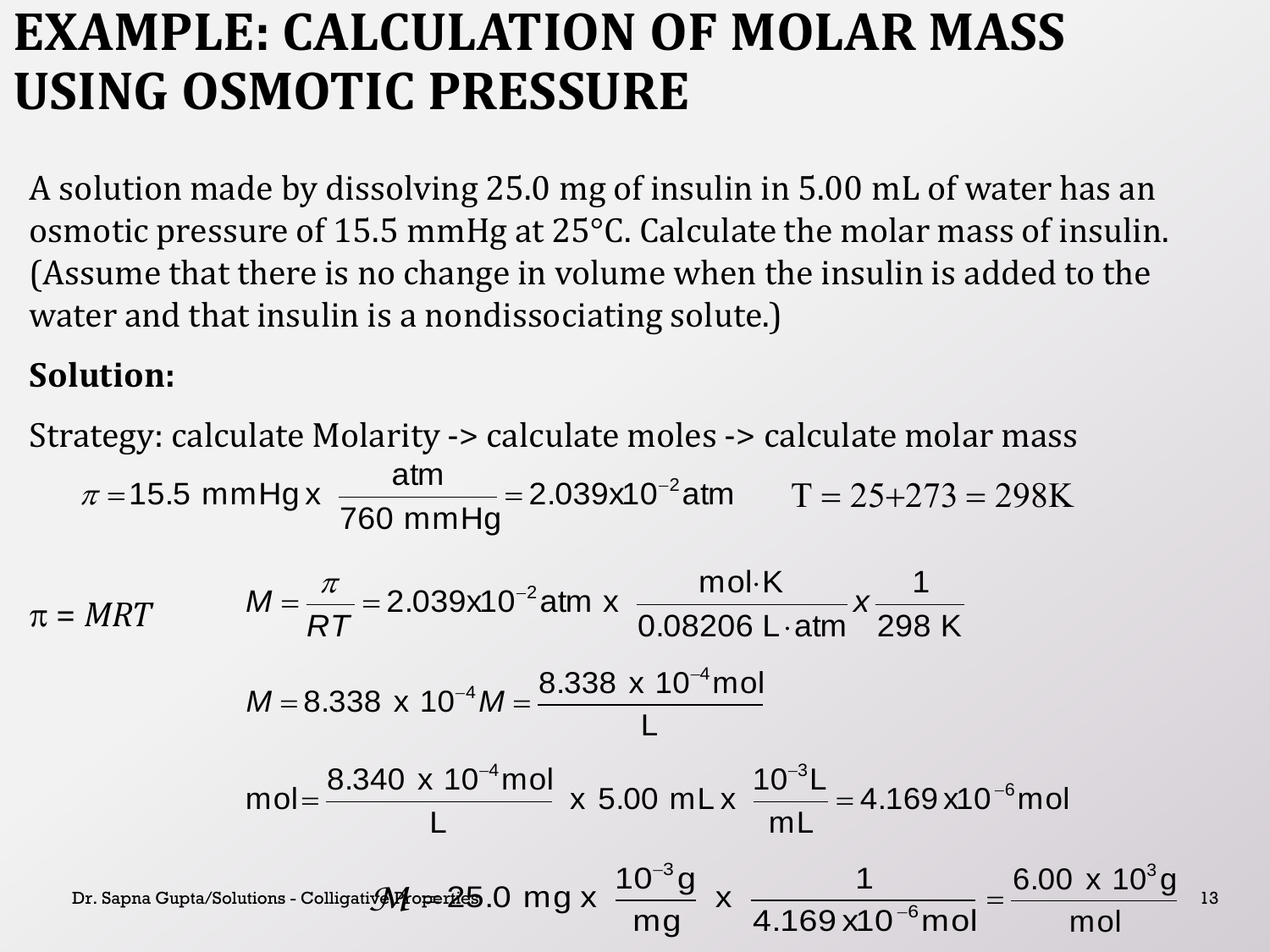## **OSMOSIS - APPLICATION**

• Osmosis is key in water transport in blood and in water transport in plant.



A Hypertonic solution

B Isotonic solution

C Hypotonic solution

Water flows out of cell. Water flows into cell.

Crenation **Hemolysis**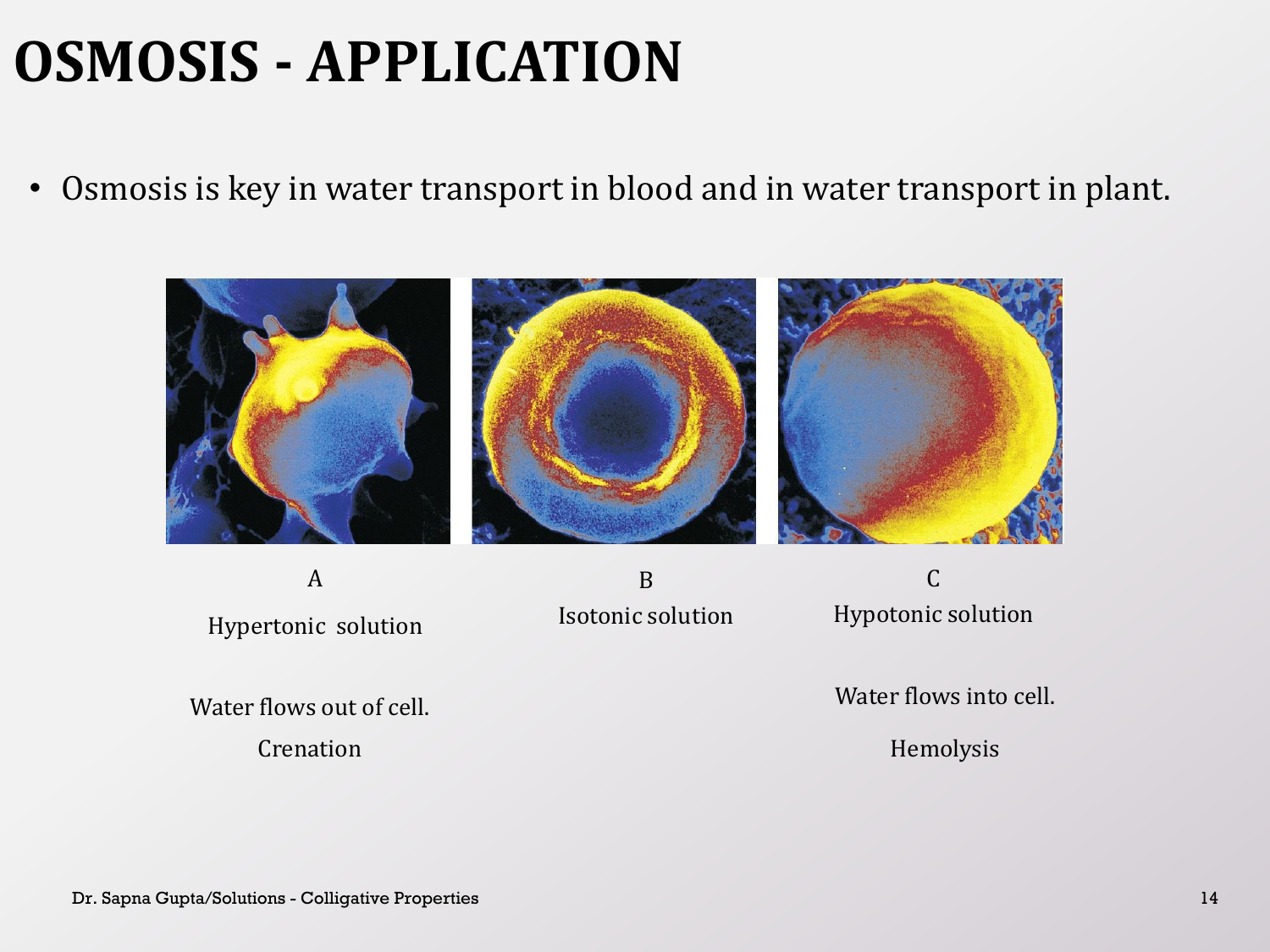# **COLLOID**

- There are two kinds of solutions: true solution (homogeneous solution) and colloids: which is a dispersion of particles in a solvent.
- It is an interemediate between homo and heterogeneous mixture.
- Particle size  $10^3$ - $10^6$  pm
- Examples are: aerosols, foam, emuslions, sols, gels etc.

| <b>Dispersing</b><br>Medium | <b>Dispersed</b><br><b>Phase</b> | <b>Name</b> | <b>Example</b>                                                   |
|-----------------------------|----------------------------------|-------------|------------------------------------------------------------------|
| Gas                         | Liquid                           | Aerosol     | Fog, mist                                                        |
| Gas                         | Solid                            | Aerosol     | Smoke                                                            |
| Liquid                      | Gas                              | Foam        | Whipped cream, meringue                                          |
| Liquid                      | Liquid                           | Emulsion    | Mayonnaise                                                       |
| Liquid                      | Solid                            | Sol         | Milk of magnesia                                                 |
| Solid                       | Gas                              | Foam        | Styrofoam                                                        |
| Solid                       | Liquid                           | Gel         | Jelly, butter                                                    |
| Solid                       | Solid                            | Solid sol   | Alloys such as steel, gemstones (glass)<br>with dispersed metal) |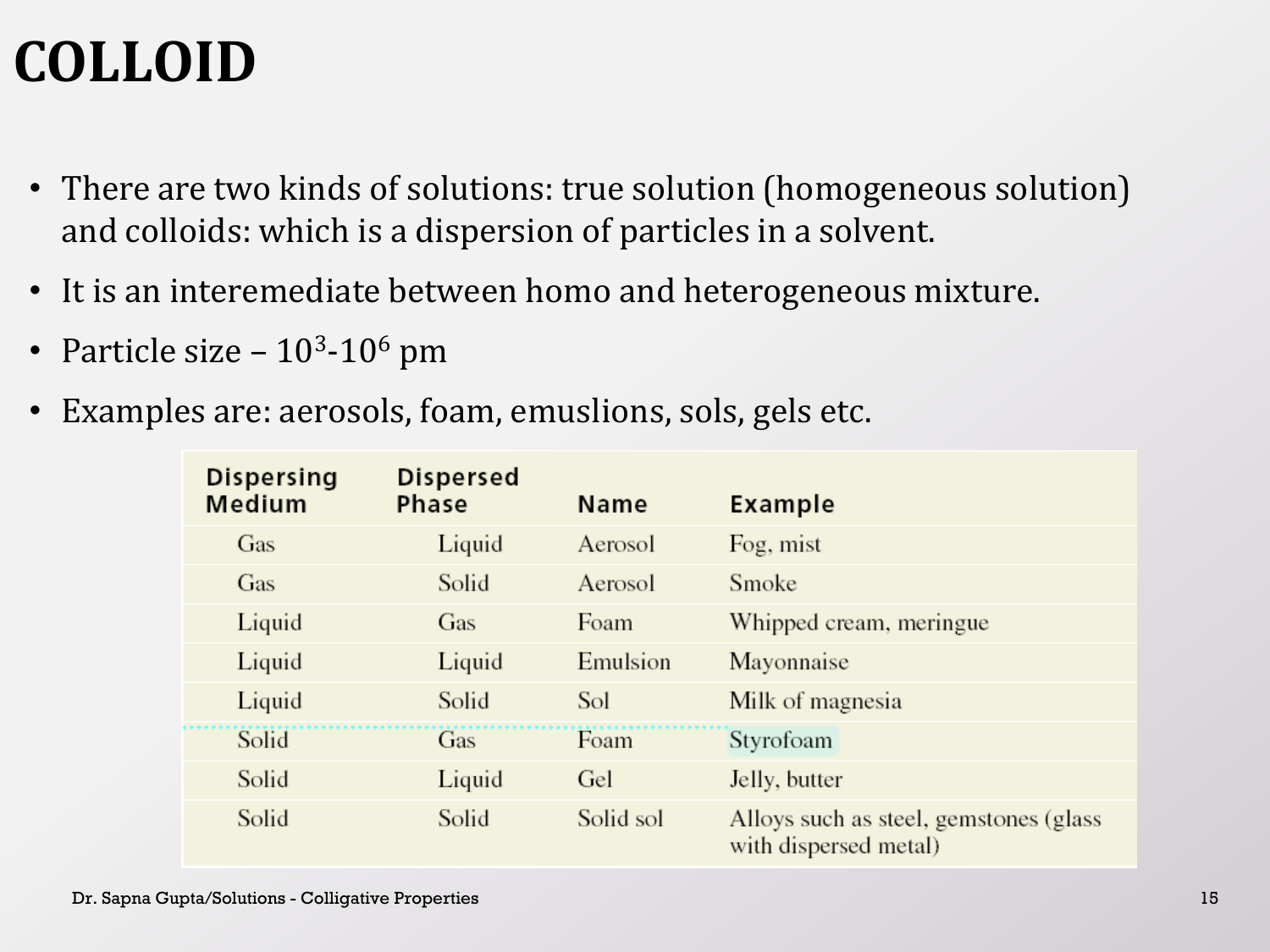## **TYNDALL EFFECT**

- One can tell there is a true solution or colloid by shining light through the solution.
- A true solution will not show light scattering.



- A good example of Tyndall effect is fog.
- Protiens also form colloids in water.
- Coagulation is a process when a colloid is aggregated (precipitated) e.g. curdled milk.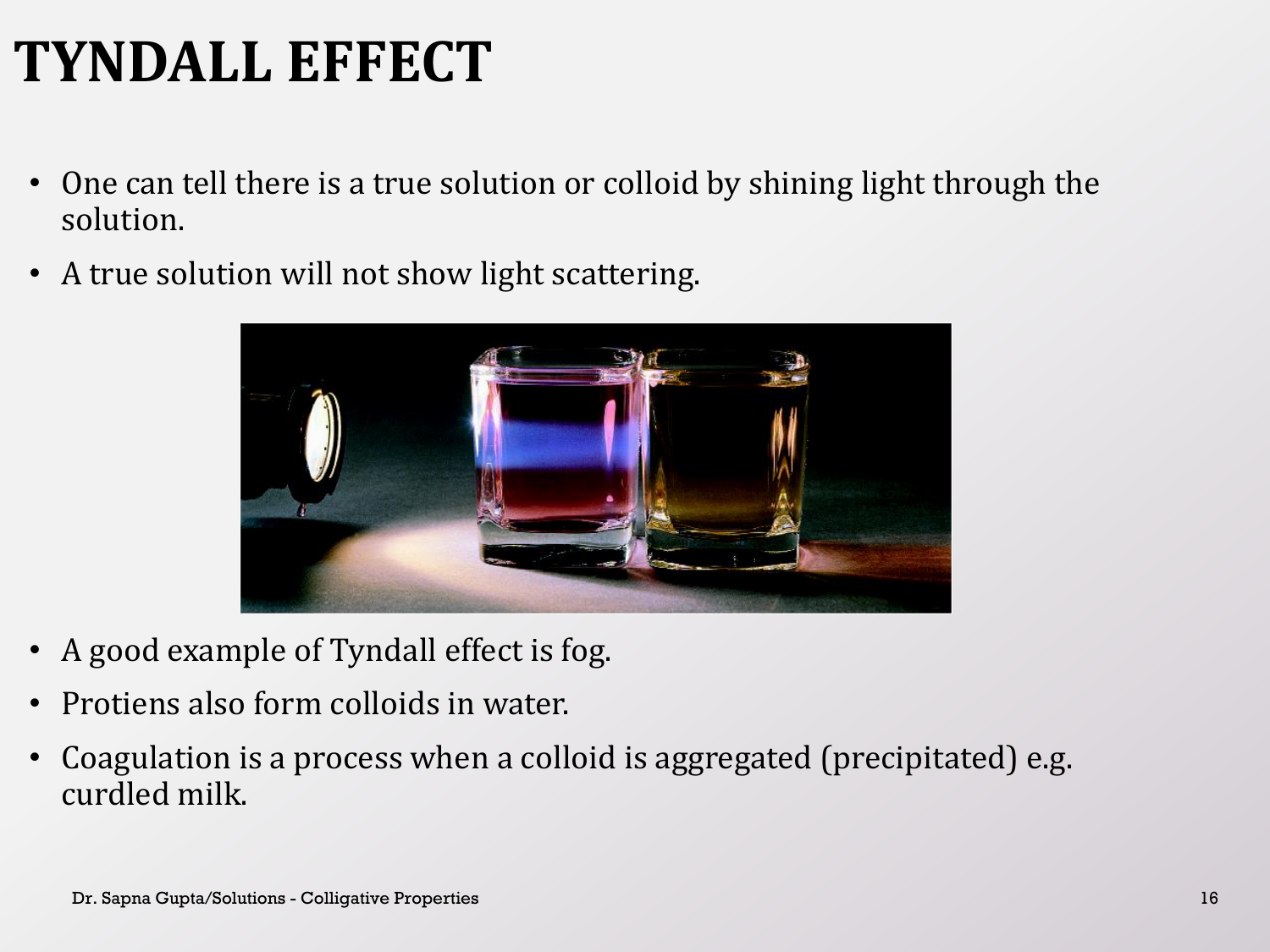#### **MICELLES**

- These are formed when a molecule has both hydrophilic (water loving) and hydrophobic (water fearing) components.
- Classic e.g. is soap. н, сн, сн, сн<u>,</u>  $CH_3CH_2CH_2CH_2CH_2CH_2CH_2CH_2CH_2CH_2CH_2CH_2$  $O<sup>–</sup>Na<sup>+</sup>$ Sodium stearate  $(C_{17}H_{35}COO^-Na^+)$ **Micelle** Vegetable oil - Water When the mixture is shaken with Water (dyed green) soap, an emulsion forms as the oil droplets are absorbed into soap micelles.

Dr. Sapna Gupta/Solutions - Colligative Properties 17